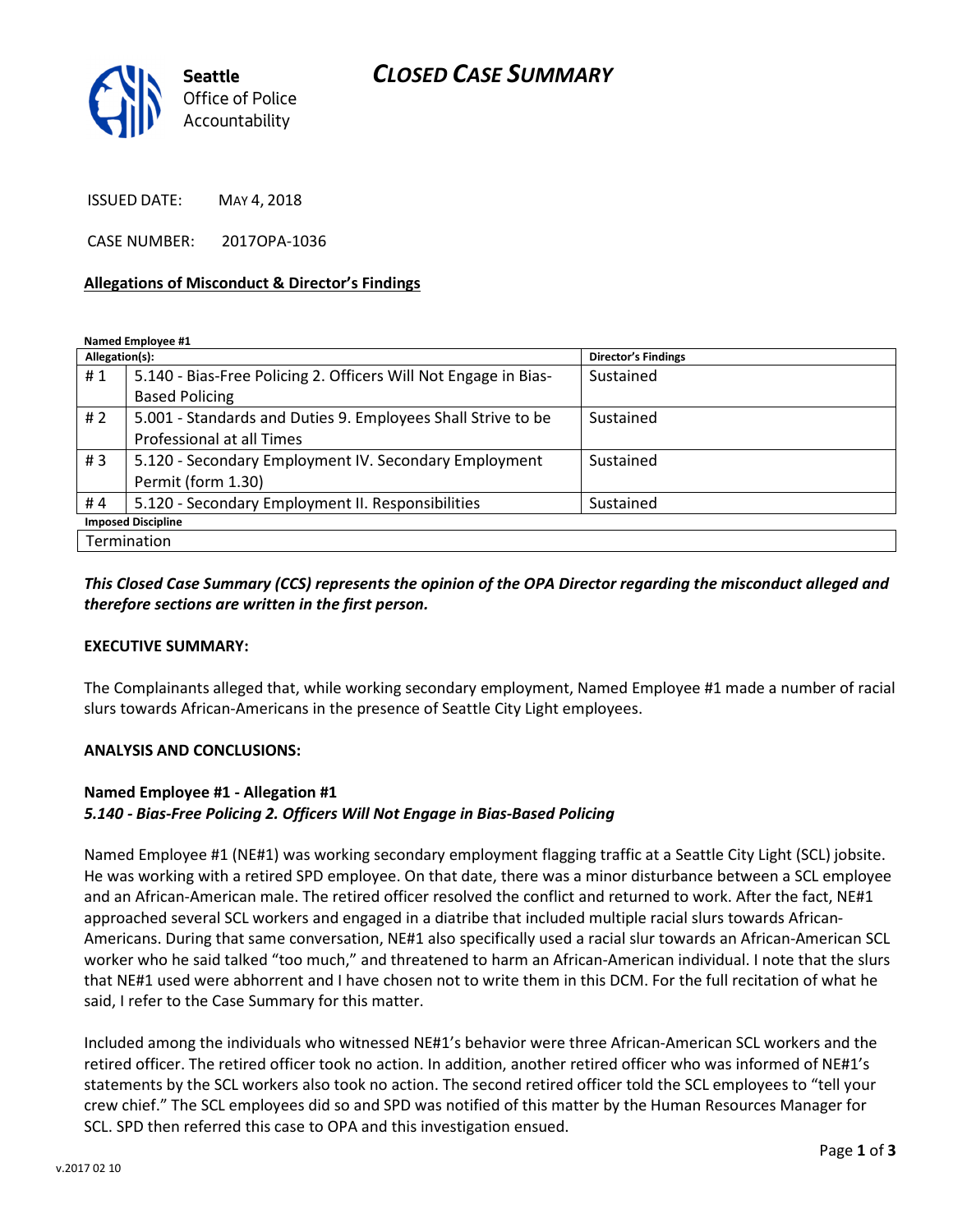



OPA CASE NUMBER: 2017OPA-1036

During its investigation, OPA interviewed two of the SCL employees who witnessed NE#1's behavior. Both confirmed his use of racial slurs. OPA also interviewed both retired officers. The retired officer who was present when the slurs were made by NE#1 confirmed that he heard at least one of the slurs. At that time, the first retired officer said that he walked away. He did not report this matter to either the Department or OPA. The second retired officer confirmed that he told the SCL employees to report this matter to their crew chief. The second retired officer stated that he did not feel that he had any personal obligation to report this matter to SPD or OPA.

After this incident occurred, NE#1 left the employment of the Department. When the OPA investigator assigned to this case called NE#1 to set up an interview, NE#1 informed him that he no longer worked for the Department and was not required to give a statement. The OPA investigator offered to conduct the interview over the phone after NE#1 refused to come to OPA's office; however, NE#1 ultimately declined that invitation and did not participate in an interview despite OPA's best efforts. I do not find it coincidental that NE#1 retired shortly after this incident occurred and OPA initiated his investigation. Instead of facing the consequences for his actions, he avoided OPA and this disciplinary process.

SPD policy prohibits biased policing, which it defines as "the different treatment of any person by officers motivated by any characteristic of protected classes under state, federal, and local laws as well other discernible personal characteristics of an individual." (SPD Policy 5.140.) This includes different treatment based on the race of the subject. (See id.)

I find that the undisputed evidence conclusively establishes that NE#1 engaged in biased policing by using racial slurs towards African-American individuals and by combining those slurs with the threat to use force. His conduct and comments have no place in the profession of policing, let alone in modern society. By engaging in this behavior, NE#1 betrayed the trust placed in him by the community and violated our collective norms of decency.

I further note that it seems to me to be unlikely, if not implausible, that NE#1 had not engaged in this conduct before, as I do not believe that this type of racism simply appears out of the blue. I imagine that had his co-workers heard him make such comments, he would have been referred to OPA long ago and I hope that the fact that we have not seen such cases previously means that they were unaware. Regardless, the unfortunate reality is that these allegations reflect poorly on the Department as a whole, even though they are only attributable to NE#1. For these reasons, I recommend that this allegation be Sustained.

## Recommended Finding: Sustained

## Named Employee #1 - Allegation #2 5.001 - Standards and Duties 9. Employees Shall Strive to be Professional at all Times

SPD Policy 5.001-POL-9 requires that SPD employees "strive to be professional at all times." The policy further instructs that "employees may not engage in behavior that undermines public trust in the Department, the officer, or other officers." (SPD Policy 5.001-POL-9.)

As discussed more fully above, NE#1 made repeated racial slurs and also threated violence against an African-American man. He engaged in this behavior openly and in front of multiple other individuals, many of whom had no affiliation with the Department. Aside from his behavior being clearly racist, NE#1 acted in a manner that